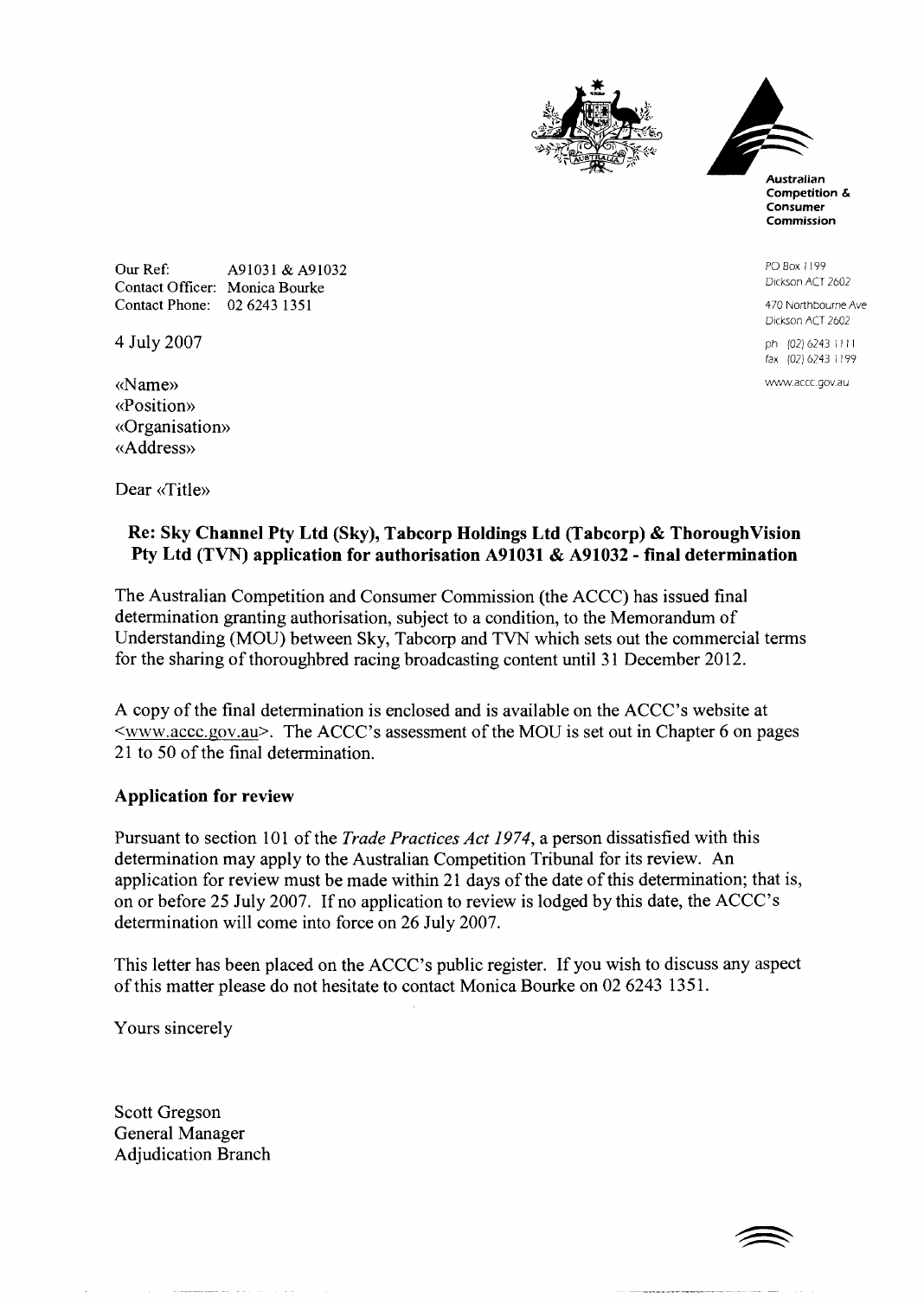Darwin Turf Club (Northern Territory) Brisbane Turf Club Queensland Turf Club Gold Coast Turf Club Tattersalls Racing Club Tasmanian Turf Club Tasmanian Racing Club Alice Springs Turf Club Hobart Greyhound Racing Club Ballarat Turf Club Geelong Racing Club Lismore Turf Club Newcastle Jockey Club Toowoomba Turf Club Sunshine Coast Turf Club Rockhampton Jockey Club Kalgoorlie Boulder Racing Club Australian Racing Board Australian Harness Racing Council Greyhounds Australasia Australian Trainers Association Thoroughbred Racing SA Greyhound Racing SA South Australian Harness Racing Club Racing Victoria Ltd Harness Racing Victoria Thoroughbred Breeders Association Victoria Inc. Greyhound Racing Victoria Queensland Racing Limited Greyhound Racing Authority Queensland **Oueensland** Harness Racing Albion Park Harness Racing Club ACT Racing - Thoroughbred Park Perth Racing - Western Australian Turf Club Western Australian Greyhound Racing Authority Western Australian Trotting Association RacingNSW Harness Racing New South Wales Greyhound & Harness Racing Authority of New South Wales Tasmanian Thoroughbred Racing Council Harness Racing Tasmania Australian Hotels Association Clubs NSW Clubs Queensland Clubs SA Clubs Victoria Clubs ACT Clubs WA Clubs NT